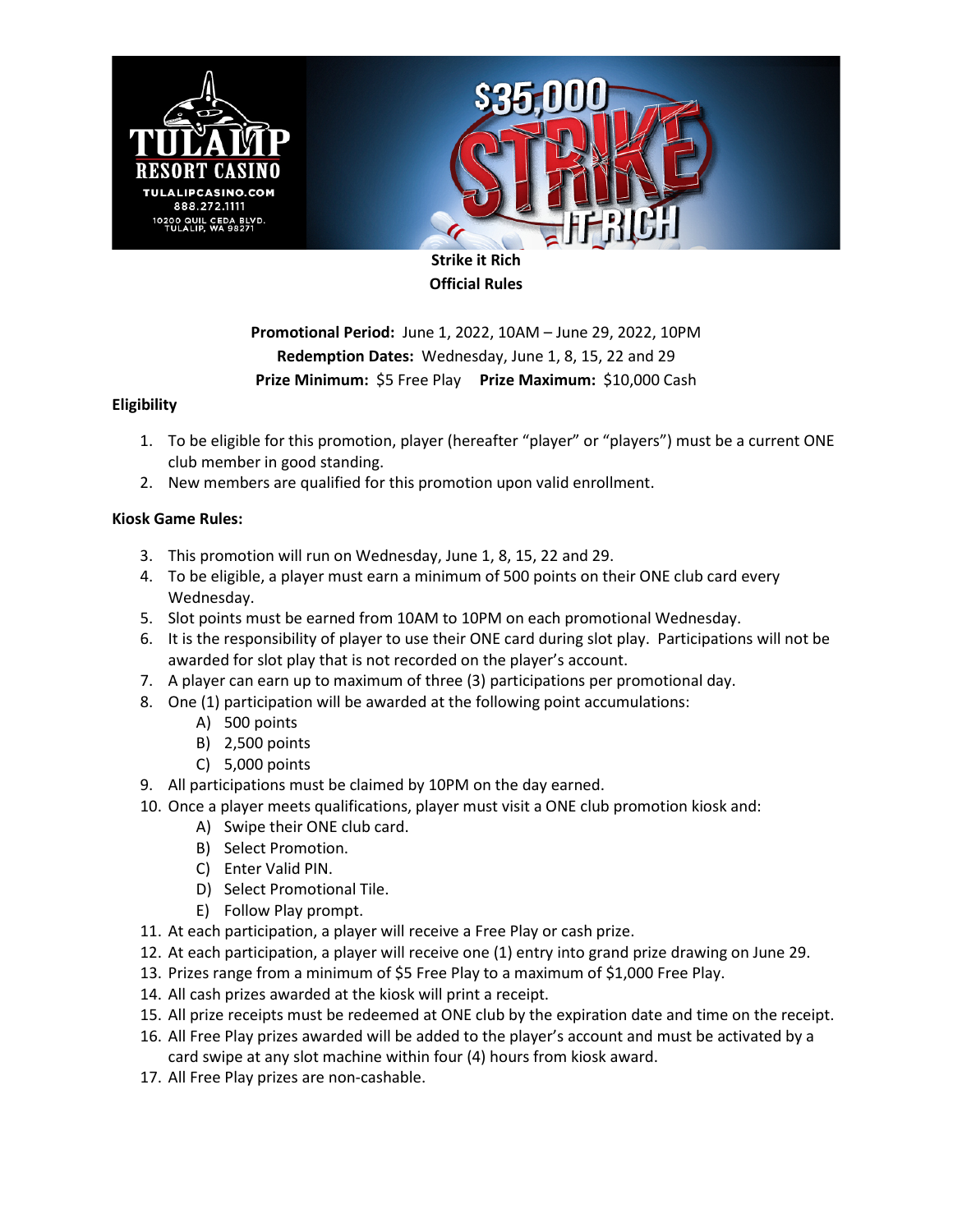- 18. Free Play prize under \$250 expire twenty-four (24) hours from activation. Free Play prizes \$250 and over will expire thirty (30) days from activation.
- 19. Any Free Play prize that is not activated within the allotted activation period, or expired, will not be reissued.
- 20. Tulalip Gaming Organization and its affiliates are not responsible for the kiosk being unavailable due to system malfunction.
- 21. Any prize awarded due to a system, screen or printing error will become void and will not be paid out.

## **Drawing:**

- 1. Grand Prize drawing will be held on Wednesday, June 29, at 10PM.
- 2. Entries are awarded through the following:
	- SLOTS: Players earn entries for every twenty-five (25) points earned
		- i. Red Card =  $(1)$  entry
		- ii. Gold Card = (2) entries
		- iii. Platinum Card = (3) entries
		- iv. Black Card = (4) entries
	- TABLE GAMES: Players earn entries for every one (1) comp dollar earned
		- i. Red Card = (2) entries
		- ii. Gold Card =  $(4)$  entries
		- iii. Platinum Card = (6) entries
		- iv. Black Card = (8) entries
- 3. Bonus entries are awarded for each Strike it Rich kiosk participation on Wednesdays 10AM 10PM.
- 4. All entries are virtual and are maintained, awarded and randomly selected through an electronic drawing system.
- 5. Drawing participants must activate their ONE club card at any promotional kiosk or slot machine one (1) hour prior to drawing time to be eligible for grand prize drawing.
- 6. Player must be present at time of drawing to win.
- 7. Players must show valid photo identification and ONE club card at time of participation. If player does not have valid photo identification, the player will be disqualified.
- 8. Winner has three (3) minutes to claim after their name in announced on the overhead. If a player does not claim within the allotted time frame, an alternate winner will be announced. This will be repeated until one (1) winner has claimed.
- 9. One (1) grand prize winner will be awarded \$10,000 cash.
- 10. All winners of cash prizes greater than \$500 are required to complete designated tax paperwork.
- 11. Cash prize winners are required to provide valid identification and/or social security number. If either of these are not provided, prize will be held for 72 hours from award. If the winner cannot claim the prize within that time, the winner forfeits the prize.
- 12. All foreign players are subject to additional taxes, based up on federal regulations.
- 13. Management reserves the right to modify or terminate this promotion at any time at their sole discretion with or without notice, subject to Tulalip Tribal Gaming Agency approval. All rulings made by event management during the promotion are final.